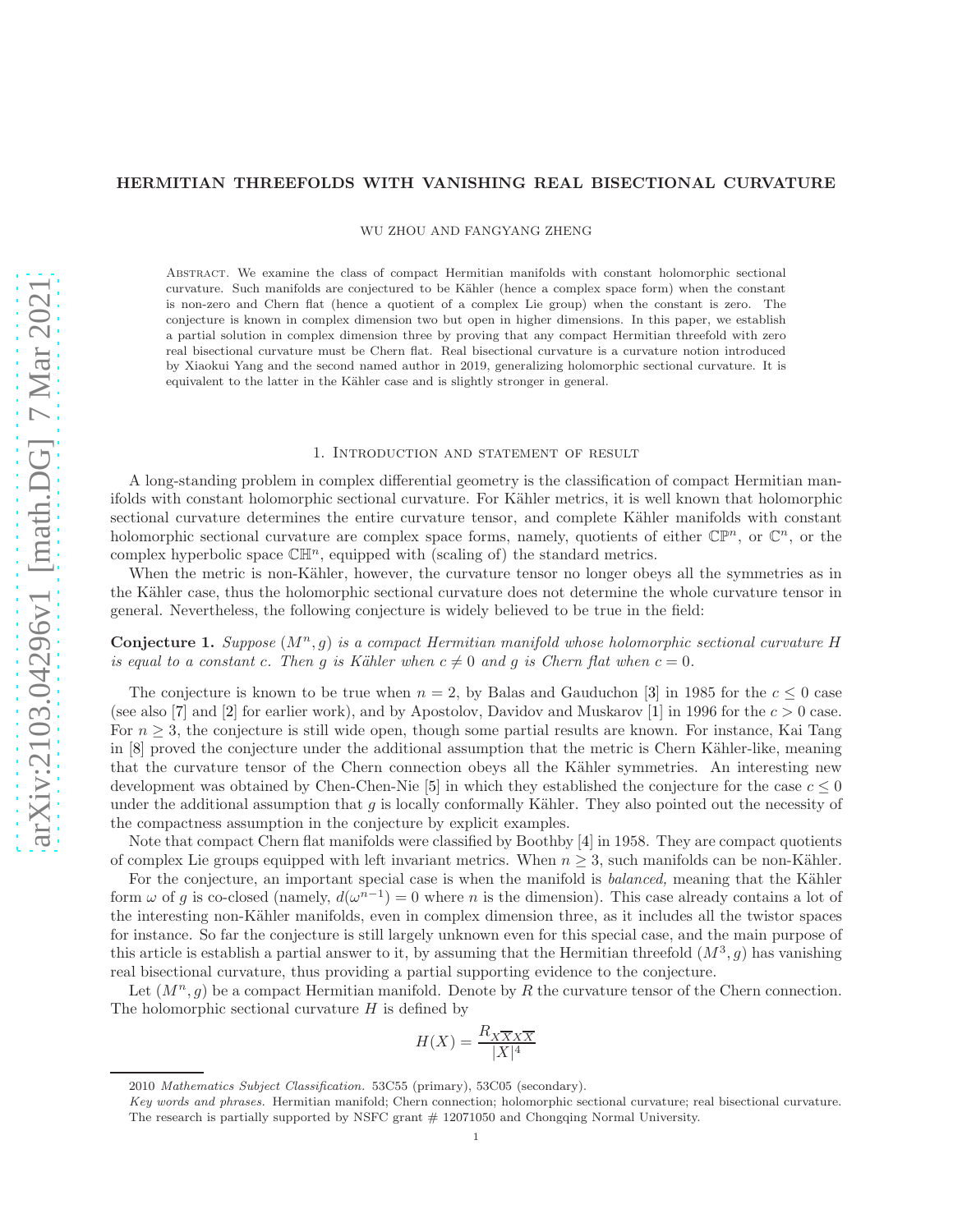#### 2 Zhou and Zheng

where X is any non-zero complex tangent vector of  $(1,0)$  type. In [\[10\]](#page-5-7), Xiaokui Yang and the second named author introduced the notion of real bisectional curvature B for Hermitian metric in the following way. For  $p \in M$ , let  $e = \{e_1, \ldots, e_n\}$  be a unitary tangent frame at p, and let  $a = \{a_1, \ldots, a_n\}$  be non-negative constants with  $|a|^2 = a_1^2 + \cdots + a_n^2 > 0$ . Define the *real bisectional curvature* of g by

$$
B_g(e,a)=\frac{1}{|a|^2}\sum_{i,j=1}^n R_{i\overline{i}j\overline{j}}a_ia_j.
$$

We say that  $B > 0$  at p if  $B<sub>g</sub>(e, a) > 0$  for any choice of unitary tangent frame e at p and any choice of a as above. One can define  $B \geq 0, = 0, < 0,$  or  $\leq 0$  similarly. The notion B is a natural extension of H from the point of view of Berger's Lemma. When the metric g is Kähler,  $B > 0 \iff H > 0$ . Similarly,  $B = \left\{ \langle \xi, \xi \rangle \geq 0 \right\}$   $\Longleftrightarrow H = \left\{ \langle \xi, \xi, \xi \rangle \right\}$ . In other words, B and H have the same signs.

When the metric g is non-Kähler, B is a stronger notion than H in general, namely,  $B > 0$  implies  $H > 0$ but not the other way around. There are local examples constructed in [\[10\]](#page-5-7) which illustrate the difference, although global examples are difficult to construct in general.

A Hermitian manifold  $(M^n, g)$  is said to have constant real bisectional curvature, denoted by  $B = c$  where c is a constant, if  $B_g(e, a) = c|a|^2$  for any  $p \in M$  and any choice of e and a as above. The following conjecture was raised in [\[10,](#page-5-7) Conjecture 1.5] (note that there was a misprint there):

**Conjecture 2** ([\[10\]](#page-5-7)). Suppose  $(M^n, g)$  is a compact Hermitian manifold with constant real bisectional curvature  $B = c$ . Then c must be 0 and g is Chern flat.

The result [\[10,](#page-5-7) Theorem 1.4] states that  $c > 0$  cannot occur, and if  $c = 0$ , then g is balanced, and its Chern curvature tensor has vanishing first, second, third Ricci, and satisfies

$$
(1) \t\t R_{X\overline{Y}Z\overline{W}} + R_{Z\overline{W}X\overline{Y}} = 0
$$

for any type  $(1,0)$  tangent vectors X, Y, Z, W. So for Conjecture 2 with  $n \geq 3$ , one still needs to show that  $c < 0$  cannot occur, and when  $c = 0$ , the Chern curvature tensor R must be zero.

<span id="page-1-0"></span>The main result of this article is to prove the following:

**Theorem 1.** Let  $(M^3, g)$  be a compact Hermitian threefold with vanishing real bisectional curvature. Then g must be Chern flat.

In other words, we will show that if a compact Hermitian manifold  $(M^3, g)$  satisfies the curvature condition [\(1\)](#page-1-0), then it must be Chern flat. The proof is based on utilizing the first and second Bianchi identities for this special kind of Hermitian manifolds, Boothby's Bochner lemma computation, and an observation about a particular form of unitary tangent frame on balanced threefolds.

The last point is a technical result for balanced threefold, which is interesting in its own right and might have other applications. So we state it as a proposition:

**Proposition 2.** Let  $(M^3, g)$  be a balanced Hermitian threefold. Then for any  $p \in M^3$ , there exists a unitary frame of type  $(1,0)$  tangent vectors in a neighborhood of p such that  $T_{1k}^1 = T_{2k}^2 = T_{3k}^3 = 0$  for any  $1 \leq k \leq 3$ . Here  $T_{ik}^j$  are the components under the frame of the torsion tensor of the Chern connection.

The article is organized as follows. In the next section, we will collect some known results from existing literature, set up the notations and prove some preliminary results. In the third section we will prove Proposition 2 and Theorem 1.

### 2. Preliminaries

Let  $(M^n, g)$  be a Hermitian manifold. Denote by J the almost complex structure and by  $g = \langle , \rangle$  the metric, extended bilinearly over  $\mathbb C$ . Let  $\nabla$  be the Chern connection. Its torsion and curvature are denoted by  $T$  and  $R$ , respectively:

$$
T(x,y) = \nabla_x y - \nabla_y x - [x, y], \quad R(x,y,z,w) = \langle R_{xy} z, w \rangle = \langle \nabla_x \nabla_y z - \nabla_x \nabla_y z - \nabla_{[x,y]} z, w \rangle
$$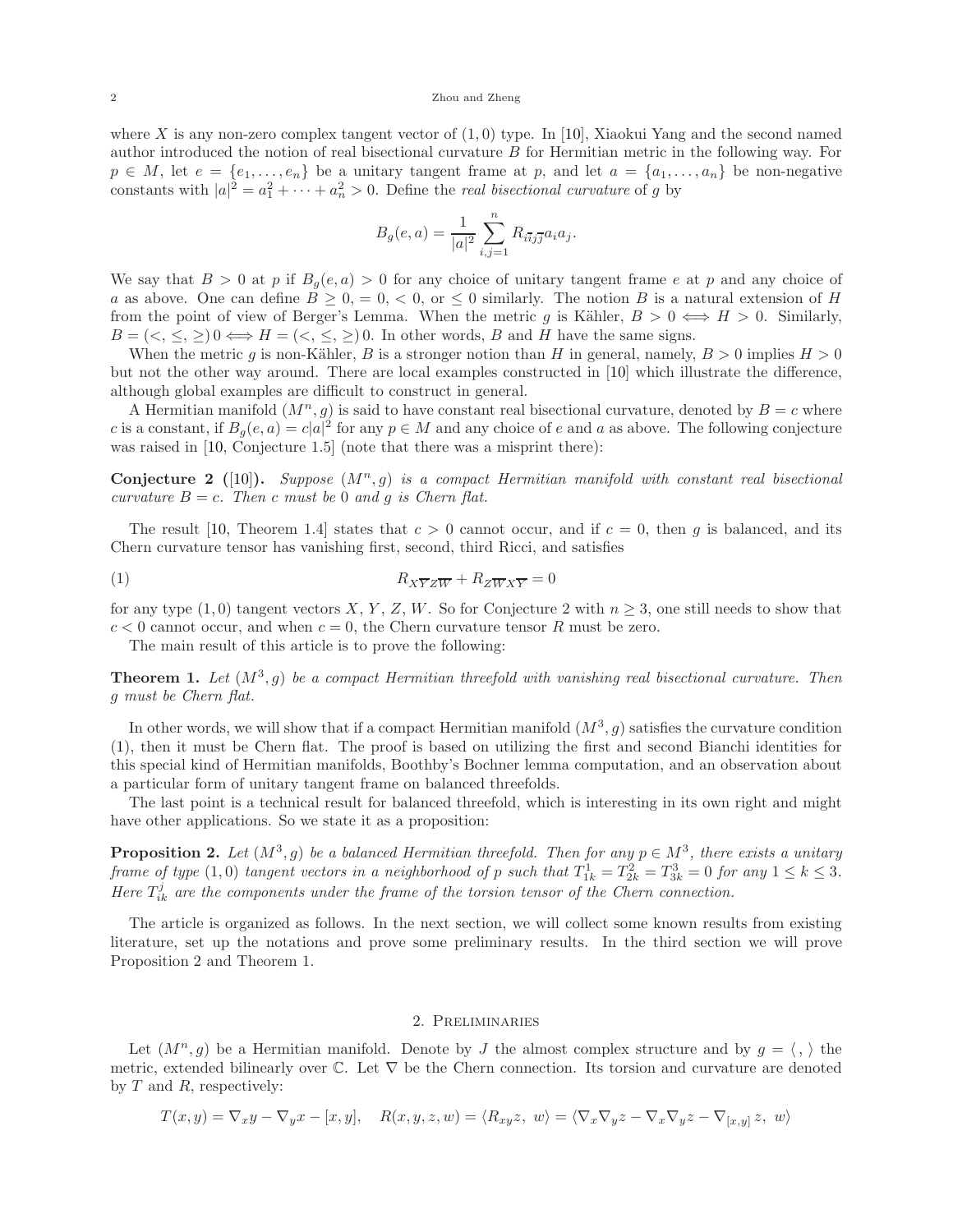for any tangent vector fields x, y, z, w on M. We will extend T and R linearly over  $\mathbb{C}$ , and still denote them by the same letters. From now on, we will use  $X, Y, Z, W$  to denote complex tangent vectors of type  $(1, 0)$ , namely,  $X = x - \sqrt{-1}Jx$  for some real tangent vector x. It is well known that the torsion and curvature of the Chern connection enjoy the following properties:

(2) 
$$
T(X, \overline{Y}) = 0
$$
,  $R(X, Y, *, *) = R(*, *, Z, W) = 0$ .

So the only possibly non-zero components of R are  $R(X, \overline{Y}, Z, \overline{W})$ , which we will denote by  $R_{X\overline{Y}Z\overline{W}}$  for convenience. Let  $e = \{e_1, \ldots, e_n\}$  be a local unitary frame of type  $(1,0)$  tangent vectors. Following [\[9\]](#page-5-8), we will denote the components of  $T$  by

(3) 
$$
T(e_i, e_k) = \sum_{j=1}^n T_{ik}^j e_j.
$$

Note that our  $T_{ik}^j$  here is equal to twice of that in [\[9\]](#page-5-8), where the peculiar notation was for the convenience of some formulas in [\[9\]](#page-5-8). The first Bianchi identity leads to the following (see for instance [\[9,](#page-5-8) Lemma 7]):

(4) 
$$
R_{k\overline{j}i\overline{\ell}} - R_{i\overline{j}k\overline{\ell}} = T_{ik,\overline{j}}^{\ell}
$$

for any  $1 \le i, j, k, \ell \le n$ , where the index after comma stands for covariant derivative under  $\nabla$ . Also, by the second Bianchi identity, which for any connection is in the form

<span id="page-2-2"></span><span id="page-2-1"></span>
$$
\mathfrak{S}\{(\nabla_x R)_{yz} + R_{T(x,y) z}\} = 0,
$$

where  $\mathfrak S$  means the sum over all cyclic permutation of x, y, z, and when applied to the special case of Chern connection  $\nabla$ , we get

(5) 
$$
R_{k\overline{j}i\overline{\ell},m} - R_{m\overline{j}k\overline{\ell},i} = \sum_{r=1}^{n} T_{im}^{r} R_{r\overline{j}i\overline{\ell}}
$$

for any  $1 \leq i, j, k, \ell, m \leq n$ , where the indices after comma again stand for covariant derivatives under  $\nabla$ . For our later proofs, we will also need the following two commutation formulas:

<span id="page-2-0"></span>(6) 
$$
T_{j\ell,\overline{im}}^k - T_{j\ell,\overline{mi}}^k = \sum_{r=1}^n \overline{T_{im}^r} T_{j\ell,\overline{r}}^k
$$

(7) 
$$
T_{ik,\overline{\ell}m}^j - T_{ik,m\overline{\ell}}^j = \sum_{r=1}^n \left( T_{ik}^r R_{m\overline{\ell}r\overline{j}} - T_{rk}^j R_{m\overline{\ell}i\overline{r}} - T_{ir}^j R_{m\overline{\ell}k\overline{r}} \right)
$$

for any indices i, j, k,  $\ell$ , m. At any fixed point  $p \in M$ , we can choose a local unitary frame e so that the connection matrix  $\theta$  for  $\nabla$  vanishes at p. Using this frame, a straight forward computation will lead to the above two formulas, so we omit the computations here.

Next, recall that the first, second and third Ricci curvature tensors of the Chern connection are defined by

<span id="page-2-3"></span>
$$
\rho_{i\overline{j}}^{(1)} = \sum_{r=1}^{n} R_{i\overline{j}r\overline{r}}, \quad \rho_{i\overline{j}}^{(2)} = \sum_{r=1}^{n} R_{r\overline{r}i\overline{j}}, \quad \rho_{i\overline{j}}^{(3)} = \sum_{r=1}^{n} R_{r\overline{j}i\overline{r}}
$$

under any unitary frame e. Letting  $m = \ell$  and sum over in [\(7\)](#page-2-0), we get

(8) 
$$
\sum_{\ell=1}^{n} \left( T_{ik,\overline{\ell}\ell}^{j} - T_{ik,\ell\overline{\ell}}^{j} \right) = \sum_{r=1}^{n} \left( T_{ik}^{r} \rho_{r\overline{j}}^{(2)} - T_{rk}^{j} \rho_{i\overline{r}}^{(2)} - T_{ir}^{j} \rho_{k\overline{r}}^{(2)} \right)
$$

Let us denote by  $\{\varphi_1,\ldots,\varphi_n\}$  the unitary coframe of local  $(1,0)$ -forms dual to e. Gauduchon's torsion 1-form  $\eta$  (see [\[6\]](#page-5-9)) is the global (1,0)-form on  $M^n$  defined by the equation

(9) 
$$
\partial(\omega^{n-1}) = -\eta \wedge \omega^{n-1}
$$

where  $\omega$  is the Kähler form of the Hermitian metric g. Under the local frame e and coframe  $\varphi$ , we have

(10) 
$$
\eta = \sum_{i=1}^{n} \eta_i \varphi_i, \quad \text{where} \quad \eta_i = \sum_{r=1}^{n} T_{ri}^r.
$$

Again note that our  $\eta$  is equal to twice of  $\eta$  in [\[9\]](#page-5-8), just like  $T_{ik}^j$ .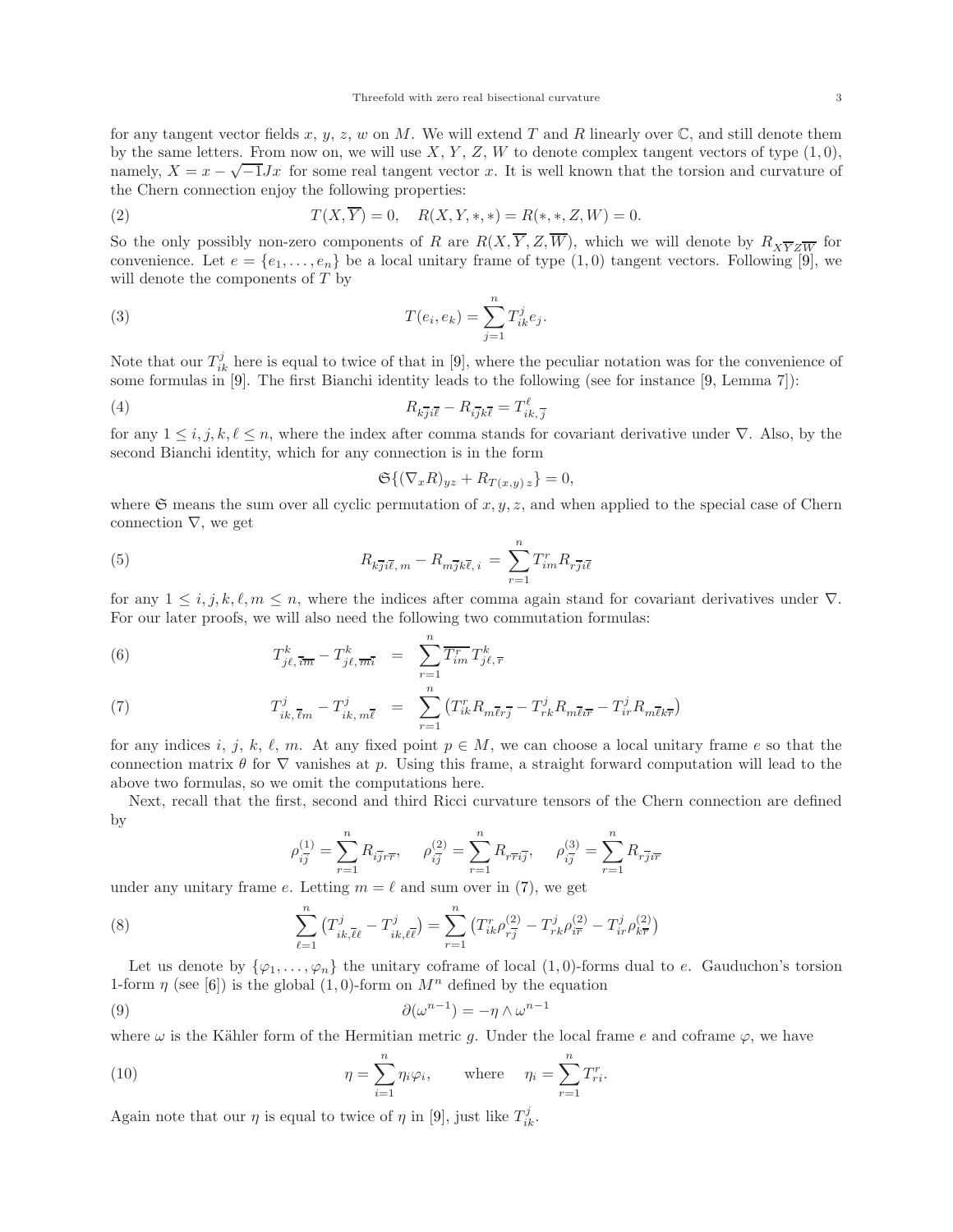#### 4 Zhou and Zheng

## <span id="page-3-1"></span>3. Proof of Theorem 1

In this section, we will prove Theorem 1 stated in the first section. Let  $(M^n, g)$  be a Hermitian manifold with real bisectional curvature  $B$  equal to a constant c, namely, for any unitary frame  $e$  and any nonnegative constants  $a = \{a_1, ..., a_n\}$  with  $|a|^2 = |a_1|^2 + \cdots + |a_n|^2 > 0$ , it holds that  $B(e, a) = \sum_{i,j=1}^n R_{i\bar{i}j\bar{j}} a_i a_j = c|a|^2$ . In this case, it was proved in  $[10, (3.1)]$  that the Chern curvature tensor R satisfies

(11) 
$$
R_{i\overline{j}k\overline{\ell}} + R_{k\overline{\ell}i\overline{j}} = 2c \,\delta_{i\ell} \delta_{kj}
$$

for any indices  $1 \leq i, j, k, \ell \leq n$  under a unitary frame e. From this, we will deduce the following

**Lemma 1.** Suppose  $(M^n, q)$  is a Hermitian manifold with real bisectional curvature B equals to a constant c. Then under any unitary local frame e, the components of the torsion and curvature satisfy the following

(12) 
$$
T_{ik,\overline{j}}^{\ell} - T_{ik,\overline{\ell}}^{j} = 2c(\delta_{ij}\delta_{k\ell} - \delta_{i\ell}\delta_{kj})
$$

(13) 
$$
2R_{i\overline{j}k\overline{\ell}} = 2c \delta_{ij}\delta_{k\ell} - T_{ik,\overline{j}}^{\ell} - \overline{T_{jk,\overline{i}}^k}
$$

where indices after comma stands for covariant derivatives with respect to the Chern connection  $\nabla$ .

*Proof.* We start from the formula [\(4\)](#page-2-1). Interchange j and  $\ell$  in (4), we get

(14) 
$$
R_{k\overline{\ell}i\overline{j}} - R_{i\overline{\ell}k\overline{j}} = T_{ik,\overline{\ell}}^j
$$

Subtract  $(14)$  from  $(4)$ , and apply  $(11)$ , we get

<span id="page-3-2"></span><span id="page-3-0"></span>
$$
T_{ik,\overline{j}}^{\ell} - T_{ik,\overline{\ell}}^{j} = R_{k\overline{j}i\overline{\ell}} - R_{i\overline{j}k\overline{\ell}} - R_{k\overline{\ell}k\overline{j}} + R_{i\overline{\ell}k\overline{j}} = (R_{k\overline{j}i\overline{\ell}} + R_{i\overline{\ell}k\overline{j}}) - (R_{i\overline{j}k\overline{\ell}} + R_{k\overline{\ell}k\overline{j}}) = 2c(\delta_{ij}\delta_{k\ell} - \delta_{i\ell}\delta_{kj})
$$

This establishes [\(12\)](#page-3-2). Now if we interchange i and j and interchange k and  $\ell$  in [\(4\)](#page-2-1) and then take complex conjugation on both sides, we get

(15) 
$$
R_{i\overline{\ell}k\overline{j}} - R_{i\overline{j}k\overline{\ell}} = \overline{T^k_{j\ell,\overline{i}}}
$$

Taking the difference between [\(14\)](#page-3-0) and [\(15\)](#page-3-3), we get

<span id="page-3-3"></span>
$$
T_{ik,\overline{\ell}}^j - \overline{T_{j\ell,\overline{i}}^k} = (R_{i\overline{j}k\overline{\ell}} + R_{k\overline{j}i\overline{\ell}}) - 2R_{i\overline{\ell}k\overline{j}} = 2c \delta_{i\ell} \delta_{kj} - 2R_{i\overline{\ell}k\overline{j}}
$$

This gives us the expression of  $R_{i\bar{\ell}k\bar{j}}$ . Interchange j and  $\ell$ , we get [\(13\)](#page-3-2).

**Lemma 2.** Suppose  $(M^n, g)$  is a compact Hermitian manifold with vanishing real bisectional curvature. Then under any unitary local frame e, it holds that

(16) 
$$
\sum_{s=1}^{n} T_{is,\overline{s}}^{j} = 0, \qquad \sum_{s=1}^{n} T_{ik,\overline{s}s}^{j} = \sum_{r,s=1}^{n} T_{is}^{r} T_{rk,\overline{s}}^{j}.
$$

for any  $i, j, k$ .

*Proof.* When  $c = 0$ , we know from [\[10,](#page-5-7) Theorem 1.4] that  $\eta = 0$ . So in [\(12\)](#page-3-2), let  $k = \ell$  and sum from 1 to n, we get

<span id="page-3-4"></span>
$$
\sum_{s=1}^{n} T_{is,\overline{s}}^{j} = \sum_{s=1}^{n} T_{is,\overline{j}}^{s} = -\eta_{i,\overline{j}} = 0.
$$

On the other hand, by [\(13\)](#page-3-2), we get

$$
2R_{i\overline{j}k\overline{\ell},\,m}=-T_{ik,\,\overline{jm}}^{\ell}-\overline{T_{j\ell,\,\overline{im}}^k}.
$$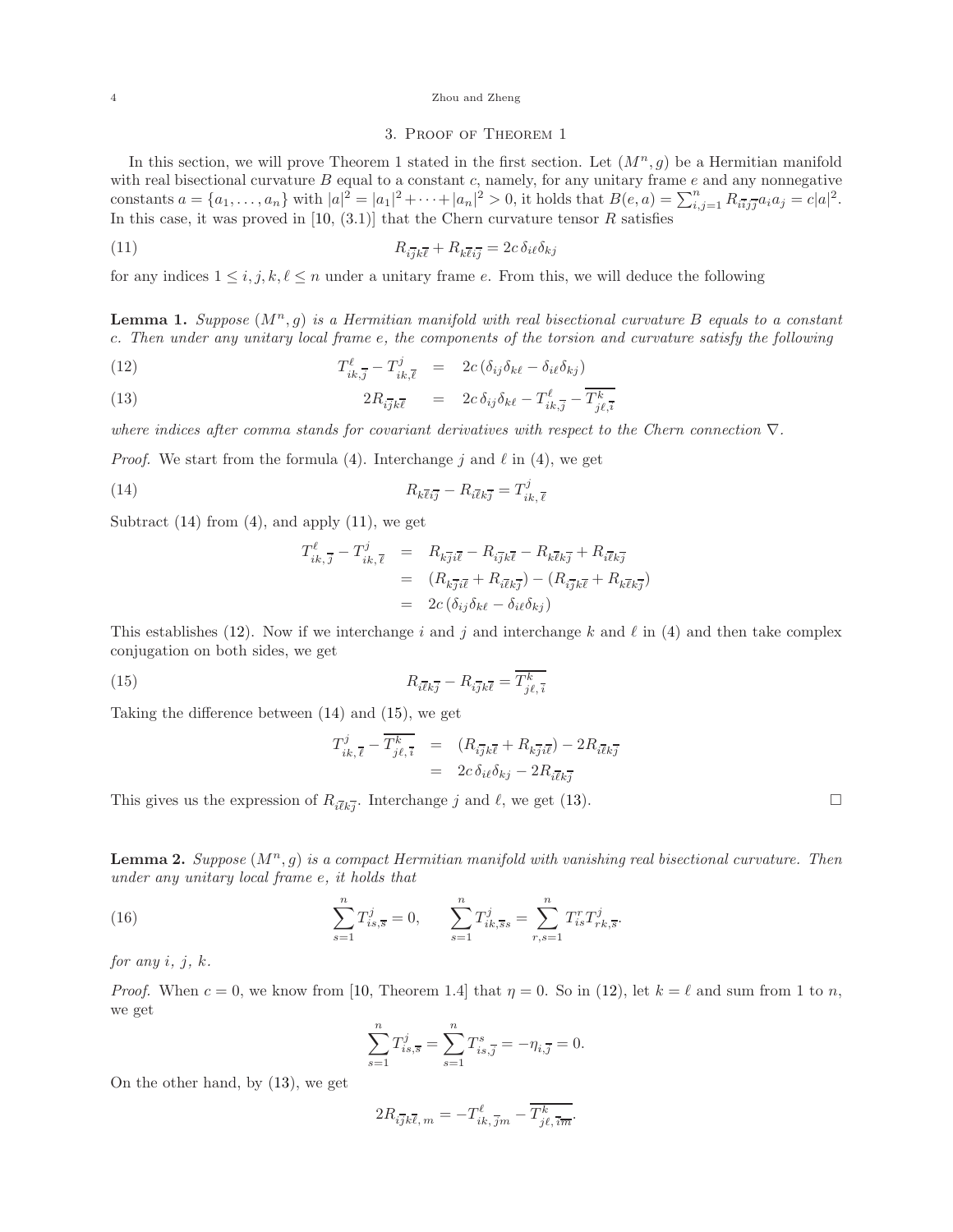Interchange  $i$  and  $m$ , and subtract the so obtained line from the above line, we get

$$
2(R_{i\overline{j}k\overline{\ell},m} - R_{m\overline{j}k\overline{\ell},i}) = (T_{mk,\overline{j}i}^{\ell} - T_{ik,\overline{j}m}^{\ell}) + \overline{(T_{j\ell,\overline{m}\overline{i}}^k - T_{j\ell,\overline{i}\overline{m}}^k)}
$$
  

$$
= (T_{mk,\overline{j}i}^{\ell} - T_{ik,\overline{j}m}^{\ell}) - \sum_{r=1}^{n} T_{im}^r \overline{T_{j\ell,\overline{r}}^k}
$$

where in the last equality we used  $(6)$ . By the second Bianchi identity  $(5)$ , the left hand side of the above long equality equals to

$$
2\sum_{r=1}^{n}T_{im}^{r}R_{r\overline{j}k\overline{\ell}}=-\sum_{r=1}^{n}T_{im}^{r}\left(T_{rk,\overline{j}}^{\ell}+\overline{T_{j\ell,\overline{r}}^{k}}\right),
$$

where the last equality is due to [\(13\)](#page-3-2) and the assumption that  $c = 0$ . Putting the two sides together, we get

(17) 
$$
T_{mk,\overline{j}i}^{\ell} - T_{ik,\overline{j}m}^{\ell} = -\sum_{r=1}^{n} T_{im}^{r} T_{rk,\overline{j}}^{\ell}
$$

Letting  $m = j = s$  and sum over s, and use the fact that  $\sum_{s} T_{is, \overline{s}}^{\ell} = 0$ , we get

<span id="page-4-0"></span>
$$
-\sum_{s=1}^{n} T_{ik,\,\overline{s}s}^{\ell} = -\sum_{r,s=1}^{n} T_{is}^{r} T_{rk,\,\overline{s}}^{\ell}
$$

.

Replace  $\ell$  by j, we get the second equality in the lemma.

**Lemma 3.** Suppose  $(M^n, q)$  is a compact Hermitian manifold with vanishing real bisectional curvature. Then under any unitary local frame e, we have

(18) 
$$
\sum_{s=1}^{n} T_{ik,\,\overline{s}s}^{j} = \sum_{s=1}^{n} T_{ik,\,s\overline{s}}^{j}
$$

for any  $i, j, k$ .

*Proof.* By [\[10,](#page-5-7) Theorem 1.4], we know that the first, second, and third Ricci curvature of R are all zero. So the lemma is implied by equality  $(8)$ .

**Proof of Proposition 2.** Let  $(M^3, g)$  be a balanced Hermitian threefold. Let e be a local unitary tangent frame. Define a  $3 \times 3$  matrix valued function A by

$$
A_{i\alpha}=T_{jk}^{\alpha},\quad \ 1\leq i,\alpha\leq 3
$$

where  $(ijk)$  is a cyclic permutation of (123). Since g is balanced, we have  $\eta_i = \sum_s T_{si}^s = 0$  for each i, so

$$
A_{ij} = T_{jk}^j = -T_{ik}^i = T_{ki}^i = A_{ji},
$$

and similarly,  $A_{ik} = A_{ki}$ . Hence A is symmetric. Consider the semi-positive definite Hermitian matrix  $A\overline{A} = AA^*$ , where  $A^*$  stands for conjugate transpose. There exists  $U(3)$ -valued function U such that  $U(AA^*)U^* = D$  is diagonal, with nonnegative entries on the diagonal line. But this matrix is  $B\overline{B}$ , where  $B = UA^tU$ . Write  $B = B_1 + \sqrt{-1}B_2$  for its real and imaginary parts, we have

$$
D = B\overline{B} = (B_1B_1 + B_2B_2) - \sqrt{-1}[B_1, B_2]
$$

Therefore  $[B_1, B_2] = 0$  as D is real. So  $B_1$  and  $B_2$  are commutative real symmetric matrices, hence can be simultaneously diagonalized by orthogonal matrices, namely, there exists  $O(3)$ -valued function V such that  $VB<sup>t</sup>V$  is diagonal. Under the new unitary frame  $\tilde{e} = (VU)e$ , the corresponding matrix A is diagonal, which means  $T_{i\ell}^i = 0$  for any  $i, \ell$ . This proves Proposition 2.

Now we are ready to prove Theorem 1.

**Proof of Theorem 1.** Let  $(M^n, g)$  be a compact Hermitian manifold with vanishing real bisectional curvature. Consider the smooth function  $f \ge 0$  on  $M^n$  which at any  $p \in M$  is defined by  $f = \sum_{i,j,k=1}^n |T_{ik}^j|^2$ , where e is any unitary frame of type  $(1,0)$  tangent vectors in a neighborhood of p. Following Boothby [\[4\]](#page-5-6),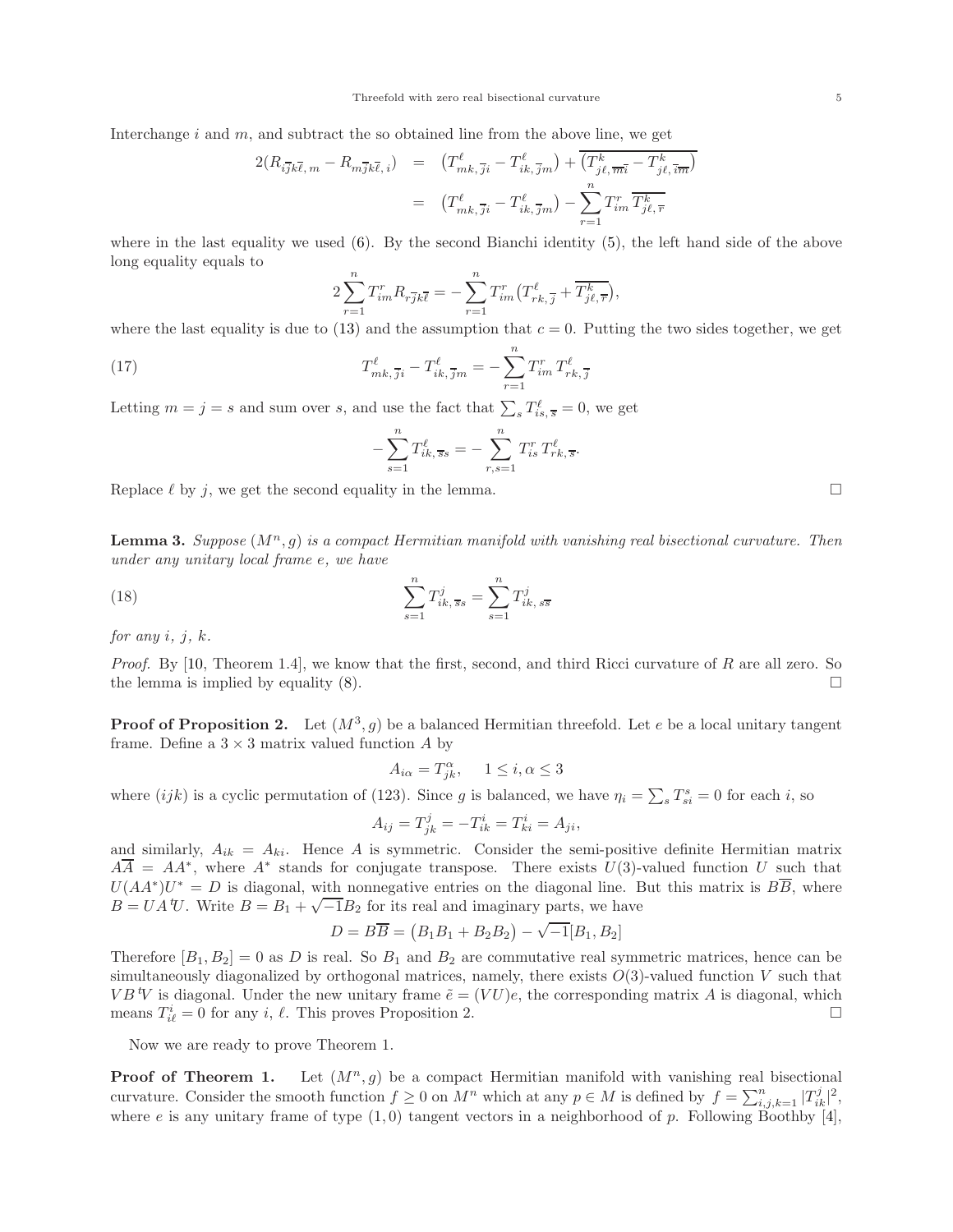#### 6 Zhou and Zheng

we want to consider the operator  $Lf = \sum_{s=1}^{n} f_{s\overline{s}},$  which is independent of the choice of unitary frame thus is globally defined. Here as usual the indices after comma stands for covariant differentiation with respect to the Chern connection ∇. We have

<span id="page-5-10"></span>(19)  
\n
$$
\sum_{s} f_{,s\overline{s}} = \sum_{i,j,k,s} \left( T_{ik,s}^{j} \overline{T_{ik}^{j}} + T_{ik}^{j} \overline{T_{ik,s}^{j}} \right)_{,\overline{s}}
$$
\n
$$
= \sum_{i,j,k,s} \left( |T_{ik,s}^{j}|^{2} + |T_{ik,\overline{s}}^{j}|^{2} \right) + P
$$

where

<span id="page-5-11"></span>
$$
P = \sum_{i,j,k,s} \left( T_{ik,s\overline{s}}^j \overline{T_{ik}^j} + T_{ik}^j \overline{T_{ik,ss}^j} \right)
$$
  

$$
= 2 \Re e \sum_{i,j,k,s,r} T_{is}^r T_{rk,s}^j \overline{T_{ik}^j}
$$
  

$$
= 2 \Re e \sum_{i,j,k,s,r} \left( T_{is}^r T_{rk}^j \right)_{,\overline{s}} \overline{T_{ik}^j}
$$
  
(20)

where the second equality is due to  $(18)$  and the second equation of  $(16)$ , while the last equality is due to the first equation of [\(16\)](#page-3-4).

If one can show that the function P is everywhere non-negative, then  $\sum_s f_{\zeta,s} \geq 0$ . So by Bochner's lemma (cf. [\[4\]](#page-5-6)), the compactness of  $M^n$  would imply that f must be constant, hence by [\(19\)](#page-5-10)  $T_{ik, \bar{s}}^j = 0$  for any i, j, k, s. From [\(13\)](#page-3-2), we get  $R = 0$ , namely, the Hermitian manifold  $(M<sup>n</sup>, g)$  is Chern flat.

For general n, we do not know how to prove  $P \geq 0$  at this time, this is why we settle for the  $n = 3$ case in Theorem 1. In this case, since  $g$  is balanced by [\[10,](#page-5-7) Theorem 1.4], we know by Proposition 2 that there always exists a local unitary frame e so that  $T_{1k}^1 = T_{2k}^2 = T_{3k}^3 = 0$  for any k. In other words, the only possibly non-zero components of T are  $T_{ik}^j$  where  $(ijk)$  is a permutation of (123). Under such a frame, for fixed distinct  $i, j, k$ , we have

$$
\sum_{r=1}^{3} T_{is}^{r} T_{rk}^{j} = T_{is}^{i} T_{ik}^{j} = 0,
$$

so by [\(20\)](#page-5-11) we obtain  $P=0$ , which leads to  $\sum_{s} f_{s\overline{s}} \geq 0$ , therefore f is constant and  $R=0$ . This completes the proof of Theorem 1.

Acknowledgments. The second named author would like to thank his former coauthor Xiaokui Yang, who is the driving force in forming the notion of real bisectional curvature and studying its property and related questions. He would also like to thank mathematicians Haojie Chen, Xiaolan Nie, Kai Tang, Bo Yang, and Quanting Zhao for helpful discussions.

### **REFERENCES**

- <span id="page-5-3"></span><span id="page-5-2"></span>[1] Apostolov V, Davidov J, Muskarov O. Compact self-dual Hermitian surfaces. Trans Amer Math Soc, 1996, 348: 3051-3063.
- <span id="page-5-0"></span>[2] Balas A. Compact Hermitian manifolds of constant holomorphic sectional curvature. Math Z, 1985, 189: 193-210
- [3] Balas A, Gauduchon P. Any Hermitian metric of constant nonpositive (Hermitian) holomorphic sectional curvature on a compact complex surface is Kähler. Math. Z. 1985, 190: 39-43.
- <span id="page-5-6"></span><span id="page-5-5"></span>[4] W. Boothby, Hermitian manifolds with zero curvature. Michigan Math. J. 5, (1958), no. 2, 229–233.
- [5] Chen H, Chen L, Nie X. Chern-Ricci curvatures, holomorphic sectional curvature and Hermitian metrics. arXiv: 1905.02950, to appear in Sci. China - Math (English series).
- <span id="page-5-9"></span><span id="page-5-1"></span>[6] P. Gauduchon, La 1-forme de torsion d'une variété hermitienne compacte. Math. Ann.  $267$  (1984), no. 4, 495-518.
- <span id="page-5-4"></span>[7] P. Gauduchon, Hermitian connections and Dirac operators. Boll. Un. Mat. Ital. B (7) 11 (1997), no. 2, suppl., 257–288. [8] Tang K. Holomorphic sectional curvature and Kähler-like metric, preprint 2020, to appear in Sci. China - Math (Chinese series).
- <span id="page-5-8"></span><span id="page-5-7"></span>[9] B. Yang and F. Zheng, On curvature tensors of Hermitian manifolds, Comm. Anal. Geom. 26 (2018), no.5, 1195-1222.
- [10] Yang X, Zheng F. On real bisectional curvature for Hermitian manifolds. Trans Amer Math Soc, 371 (2019), 2703–2718.